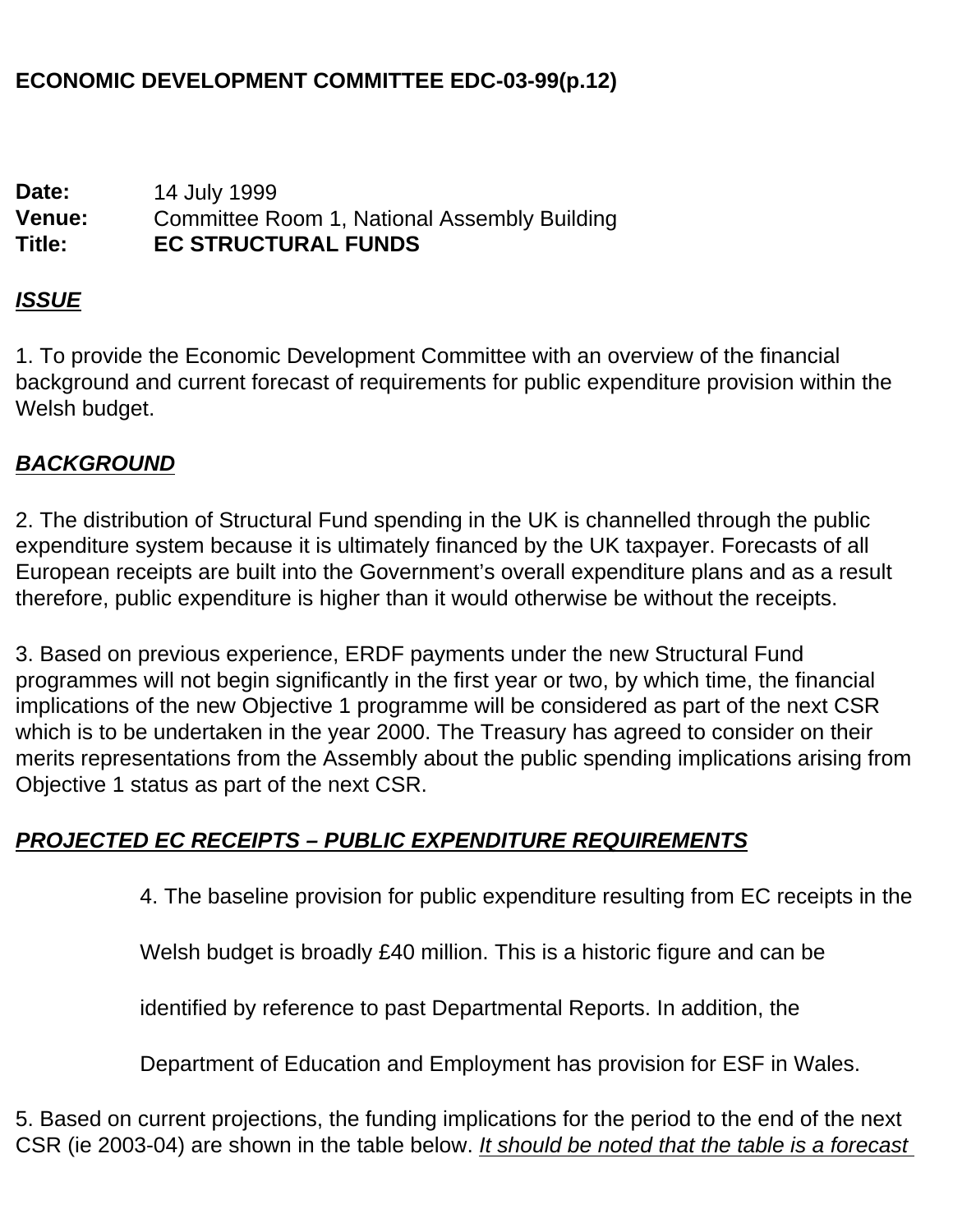*of the payments of grant which is in arrears of expenditure incurred (see section headed Cash Flow below). Only when grant is paid does it score as public expenditure against the Welsh budget*.

6. The table does not take account of fluctuations in the value of the Euro since its introduction.

| $(\text{Em})$                                               | 2000-01          | 2001-02 | 2002-03 | 2003-04 | <b>Total for</b><br><b>CSR</b><br>period | <b>Total receipts</b><br>over EC<br>programme<br>period |
|-------------------------------------------------------------|------------------|---------|---------|---------|------------------------------------------|---------------------------------------------------------|
| New programmes                                              | 62               | 88      | 128     | 191     | 469                                      | 1440                                                    |
| Of which ESF (not<br>covered by Welsh<br>Budget)            | $-55$            | $-65$   | $-65$   | $-65$   | $-250$                                   | $-480$                                                  |
| <b>Total covered by</b>                                     | 7                | 23      | 63      | 126     | 219                                      | 960                                                     |
| <b>Welsh Budget</b>                                         |                  |         |         |         |                                          |                                                         |
| Overhang from<br>current programmes                         | 33               | 24      | 20      | 13      | 90                                       | 90                                                      |
| Less budget provision                                       | $-40$            | $-40$   | $-40$   | $-40$   | $-160$                                   | $-360$                                                  |
| <b>Total increase in</b><br>public expenditure<br>provision | $\boldsymbol{0}$ | 7       | 43      | 99      | 149                                      | 690                                                     |

#### **Notes –**

- Profile based experience with existing Objective 1 programmes elsewhere in UK
- figures based on an exchange rate of £0.67 to 1 Euro
- assumes one-third of receipts are ESF and covered by DfEE
- assumes ESF schemes start spending more quickly than other programmes

# *MATCH FUNDING*

7. Under the new programmes, match funding will continue to be the responsibility of the grant applicant. This ensures local ownership and commitment to, and prudent financial management of, the projects. There are numerous possible sources for match funding including local authorities, TECs, Government schemes, the voluntary sector and also the private sector. Organisations such as the European Investment Bank can make loans to local authorities for use as match funding. In some areas, innovative loan and equity funds such as the Merseyside Special Investment Fund have been set up to draw in resources from commercial banks.

8. The Structural Funds regulation allows a maximum grant rate of up to 75 per cent of a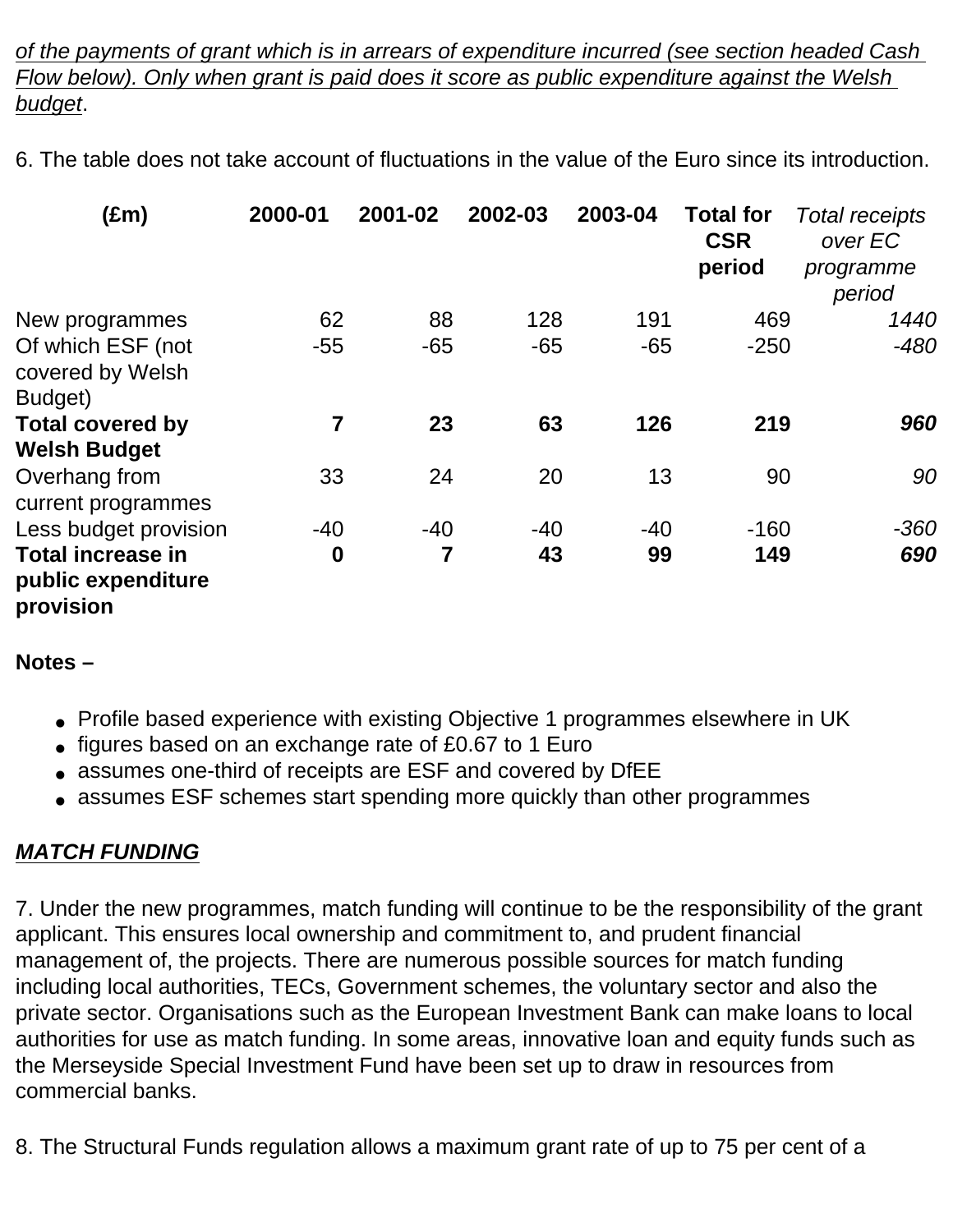project's total cost in Objective 1 programmes, compared with only 50 per cent or less under Wales' current Structural Funds programmes.

9. Actual grant rates for each individual project funded under the programmes will depend on the amount necessary for the project to proceed. The average grant rate available over the lifetime of a programme will be determined by the financial tables for each programme eventually approved by the Commission. It is therefore not possible to give a definite figure for the levels of match funds that grant applicants will have to find and the extent to which this will impact on the Assembly's budget.

# *COMPREHENSIVE SPENDING REVIEW (CSR)*

10. No decision has yet been taken on the precise timetable for the next CSR. The first CSR was a root and branch look at public sector spending to ensure that Departments meet the Government's priorities. This established firm budgets, and set objectives and targets for 3 years – 1999-00 to 2001-02. The precise format of the next CSR is still be decided.

11. The CSR will be run in accordance with the Statement of Funding policy, and will be largely based on the Barnett formula. However, the Chief Secretary has agreed that the Treasury will consider, on their merits, representations from the Assembly about the public expenditure implications arising from Objective 1 status as part of that Review.

# *CASH FLOWS*

12. For information, when the Commission approve a Member State's programme, it agrees to release monies at certain trigger points throughout the programme period. When these trigger points are reached, the National Assembly will draw the amount of cash released at the trigger point from the European Account at the Bank of England and deposit the money in the National Assembly's Paymaster account. This will be held in a suspense account until required. *At this stage, the cash does not score as public expenditure*.

13. Successful grant applicants are expected to undertake their projects and claim for grant quarterly in arrears. Grant claims are processed by Assembly staff and payments made by Financial Accountability Division of the Assembly. When payments are made, the cash is drawn from the suspense account and at this stage scores as public expenditure. Underspending of public expenditure provision is generally caused by the failure of grant recipients to claim grant on a regular basis: underspending is carried forward between financial years.

14. Under the new programmes, it is planned that the Commission will expect spending profiles to be adhered to: slippage of more than two years may result in resources being forfeited for a particular programme.